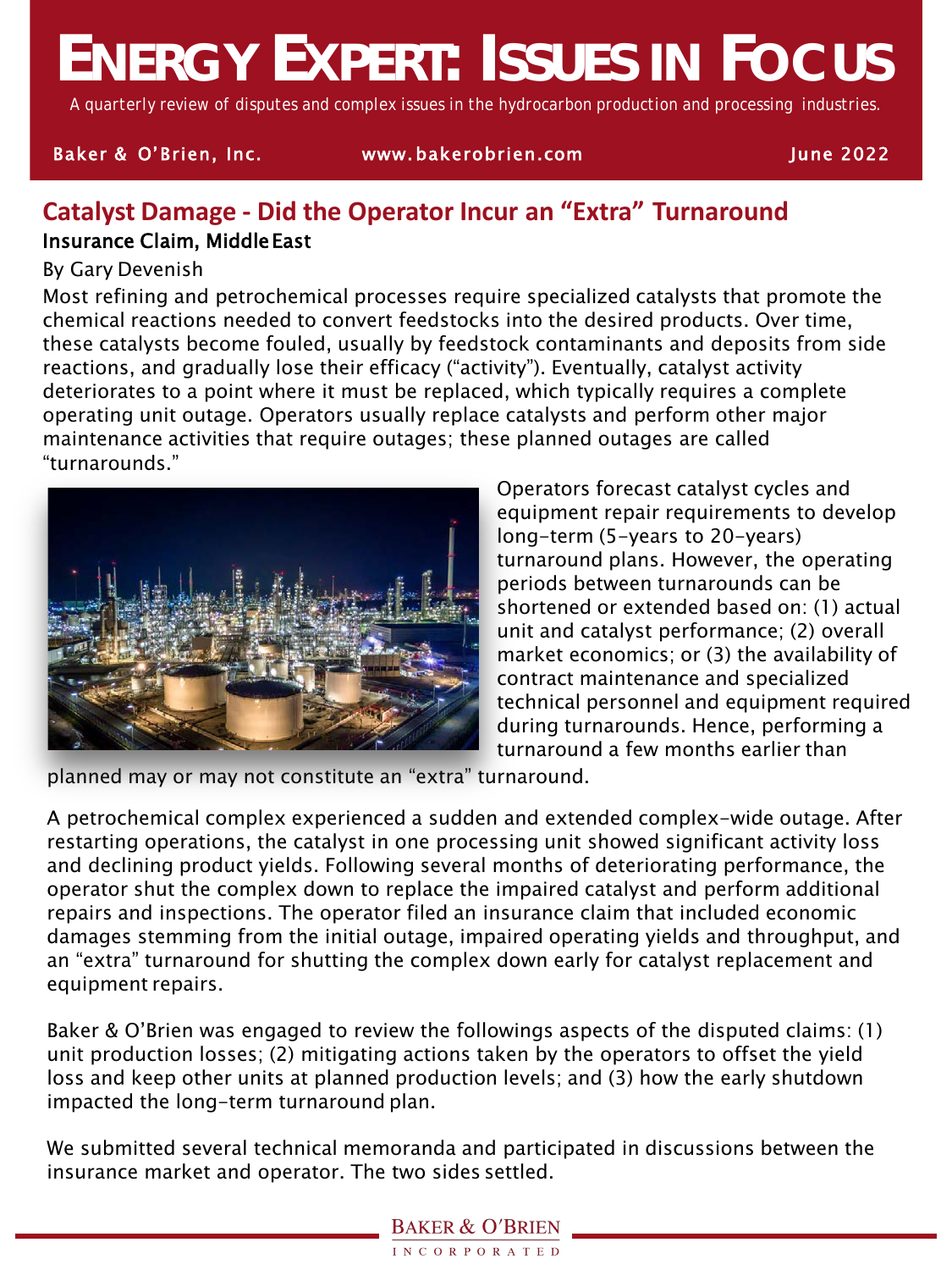## Terminal Operator Access to Crude Oil Pipeline – Connecting theDots

#### Regulatory Body, NorthAmerica

By Kevin Waguespack

Baker & O'Brien was engaged in a pipeline regulatory matter to prepare evidence addressing a terminal

operator's application for permission to receive and deliver crude oil from and to the pipeline. Specifically, the pipeline operator sought permission from the regulatory agency to conduct blending operations, including blending a heavy oil component into the light sour crude oil shipped on the pipeline.



We calculated the impact of blending on the crude oil's value to a refiner operating a

> cracking refinery. Concerning regulatory involvement in pipeline blending, Baker & O'Brien found that in similar pipeline systems, the various industry participants govern and manage the crude oil price

equalization process without regulatory involvement.

Baker & O'Brien focused on two major areas: 1) the impact to crude oil refiners and producers from the crude oil blending while still meeting the light crude oil specifications; and 2) regulatory involvement with pipeline blending.

Baker & O'Brien's expert reports were submitted to the regulatory agency as evidence to assist with its decision.

## Can't Keep a Good (Gas) Man Down – Lost Profits from Late Plant Completion

#### Litigation, North America

By Robert Beck

Rapid growth in the U.S. shale oil and gas production led to investments to gather and process large amounts of natural gas. Output from



many fields outgrew existing pipeline and gas processing infrastructure, limiting oil and gas production. In one area that was quickly approaching the capacity of its existing systems, several producers engageda midstream company (Company) to build

new gas gathering and processing (G&P) facilities. The Company hired an engineering, procurement and construction (EPC) contractor to design and construct the new facilities (the Project).

The Project experienced delays, which cost hundreds of millions of dollars. The Company filed suit against the EPC Contractor, claiming the Project delays resulted in lost profits. Baker & O'Brien was engaged to opine on the Company's different profit sources and quantify lost profits caused by the late completion of the Project. Our investigation encompassed several activities, including:

- Reviewing the G&P contracts between the Company and the producers;
- Evaluating the new G&P facilities fixed and variable operating costs;
- Analyzing producer gas production gathered and processed by competing midstream companies due to the late completion; and
- Determining whether the Company's profits were truly lost or just delayed.

We submitted expert and rebuttal reports and provided deposition testimony in the lawsuit. Following our testimony, the parties reached a settlement.

**BAKER & O'BRIEN**